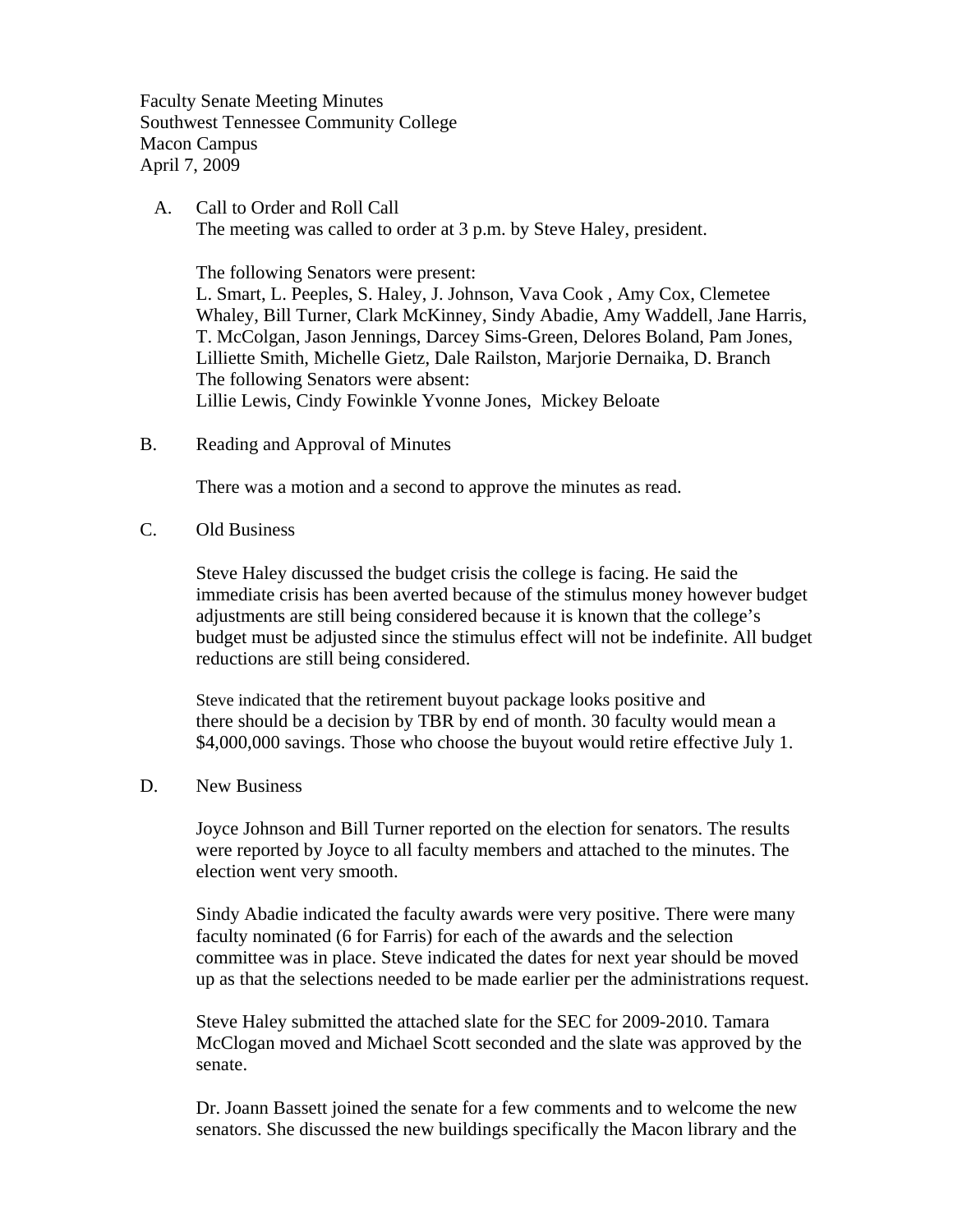Maxine Smith Center (which replaces the Southeast campus). She indicated both of these were welcome additions that would improve our image. She also discussed the pay cut survey and indicated that it was overwhelmingly rejected. She talked about the budget issues we face in the future and indicated that although we have some temporary relief that we had to plan now and take action for the future. She said that measures were being considered and as decisions were made we would be notified. She encouraged new ideas, new discipline and indicated new changes in the future would make the college stronger. She entertained a few questions and welcomed the new senators.

Thilia Wilson and Mona Washington gave and update on LDA and grade reporting as well as general information on registration.

#### E Adjournment

The meeting was adjourned and all were invited to enjoy a reception to welcome the new senators and thank the old senators.

\*Senate Sharepoint Web Site: http://internal.southwest.tn.edu/fac-senate/

2008-2009 Senate

| President: Steve Haley | shaley@southwest.tn.edu | 5635 |
|------------------------|-------------------------|------|
|------------------------|-------------------------|------|

Division Senators:

Division Senators of Liberal Studies and Education - Five Seats. (Developmental Studies, Education, Fine Arts/Language and Literature, Social and Behavioral Science/Criminal Justice)

Jane Harris (08-09) maharris Fine Arts/Lang Lit 4246 Doug Branch (08-09) dbranch Fine Arts/Lang. and Lit. 4483 Lilliette Smith (08-09) ljsmith Social Behav. Sci./Crim. Just. 4125 Marjorie Dernaika(08-10) mderernaika Developmental Studies 4474 Darcy Sims-Green (08-10) dsgree Sci/Crim Justice 4278

Division Senators of Business, Career Studies and Technology - Five Seats. (Accountacy/Office Adm./Career Studies, Business Adm. and Paralegal Studies, Information Tech/Graphic Arts, Engineering Tech., Industrial and Environ.Tech.)

|                               |               | Jerry Redmond(08-09) jredmond Information Tech., Graph. Arts. | 4410 |
|-------------------------------|---------------|---------------------------------------------------------------|------|
| Michelle Gietz (08-10)        | mgietz        | Business/Acct/Paralegal                                       | 5668 |
| Lee Smart $(08-10)$           | <i>lsmart</i> | Business/Acct/Paralegal                                       | 5076 |
| Clemetee Whaley(08-09)cwhaley |               | Information Tech – Prog                                       | 4516 |
| Sinde Abadie (08-10) csabadie |               | Business/Acct/Paralegal                                       | 4409 |

Division Senators of Math, Natural Sciences, & Health Sciences - Four Seats. (Nursing, Mathematics, Natural Sciences, Allied Health)

| Bill Turner $(08-09)$ | wturner | <b>Mathematics</b> | 6023 |
|-----------------------|---------|--------------------|------|
|-----------------------|---------|--------------------|------|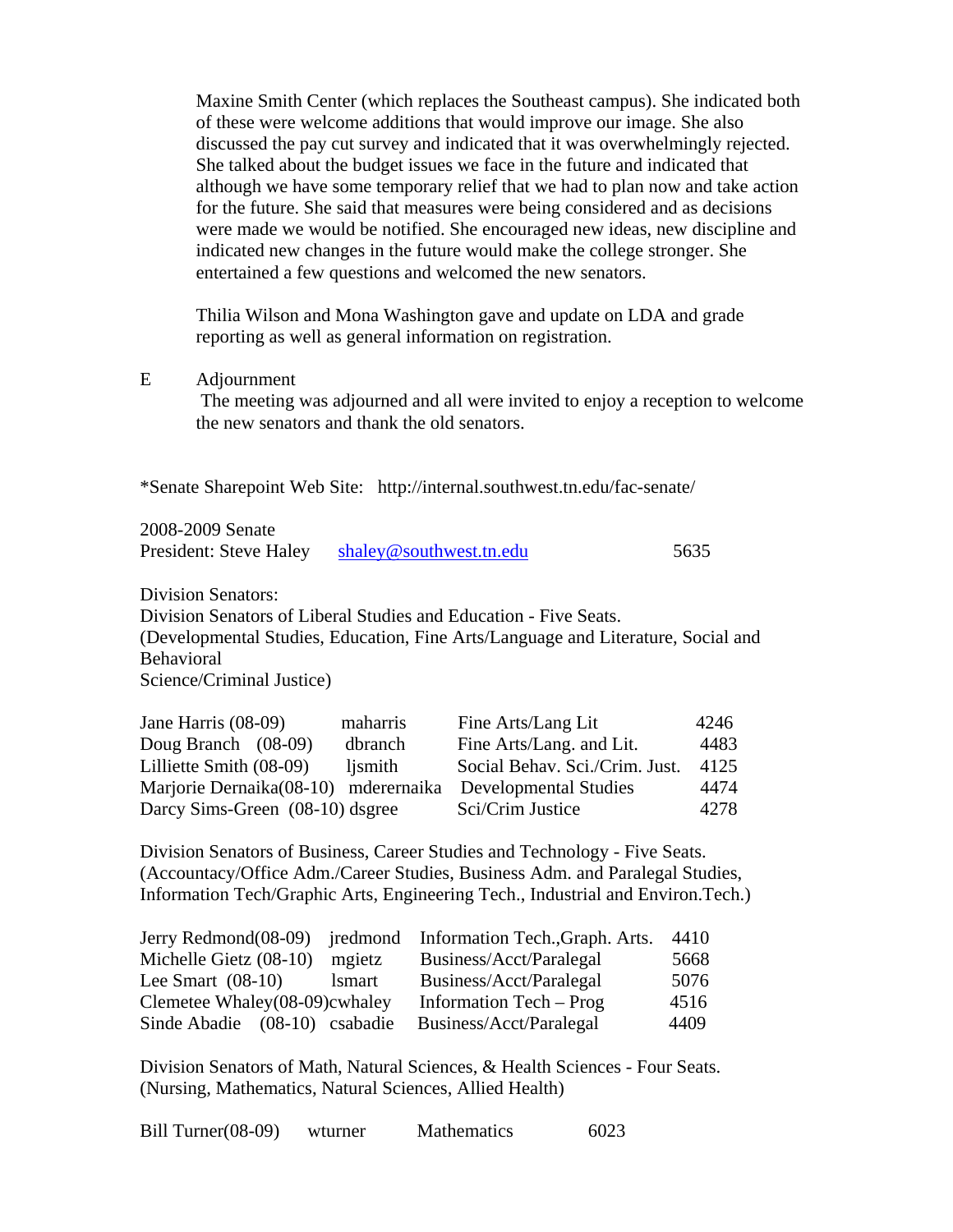| Amy $Cox(08-10)$<br>acox                   | <b>Allied Health</b>                                                   | 5390 |
|--------------------------------------------|------------------------------------------------------------------------|------|
| Jason Jennings (08-10) j bjennings         | <b>Natural Sciences</b>                                                | 5679 |
| Amy Waddell(08-10) awaddell                | <b>Natural Sciences</b>                                                | 5224 |
| <b>Department Senators:</b>                |                                                                        |      |
| Division: Business, Career Studies & Tech. |                                                                        |      |
| Departments:                               |                                                                        |      |
|                                            | a. Business Administration/Accountancy and Paralegal Studies           |      |
|                                            | b. Office Administration/Information Technologies and Hospitality Mgt. |      |
| c. Engineering Technologies                |                                                                        |      |
| d. Industrial & Environmental Technologies |                                                                        |      |
| Leslie Peeples(08-09) lpeeples             | Off Adm/Info Tech & Hosp.                                              | 4006 |
| Lillie Lewis (08-09) llewis                | Business/Acct/Paralegal                                                | 4547 |
| Cindy Fowinkle(08-09)lkfowinkle            | Engineering Tech.                                                      | 4665 |
| Dale Railston (08-09) drailston            | Industrial and Environ. Tech.                                          | 4160 |
| Division: Liberal Studies & Education      |                                                                        |      |

Departments:

a. Developmental Studies

b. FineArts, Languages, and Literature

c. Education

d. Social & Behavioral Science/ Criminal Justice

| Mickey Beloate (08-09) mbeloate | Developmental Studies             | 6017 |
|---------------------------------|-----------------------------------|------|
| Vava $Cook(08-10)$ vcook        | Educationm                        | 5347 |
| Clark McKinne(08-10) cmckinney  | Social Sciences/Behav Sci         | 5347 |
| Yvonne Jones $(08-09)$ yjones   | Fine Arts/Language and Literature | 5215 |

Division: Math, Natural Sciences & Health Sciences Departments: a. Mathematics b. Natural Sciences

c. Nursing

d. Allied Health

| Tamara McColgan(08-09 tmccolga |            | <b>Mathematics</b>     | 5530 |
|--------------------------------|------------|------------------------|------|
| Joyce Johnson $(08-10)$        | jdjohnson7 | <b>Natural Science</b> | 6057 |
| Pam Jones $(08-09)$            | pliones    | <b>Nursing</b>         | 5439 |
| Delores Boland(08-10)          | dboland    | <b>Allied Health</b>   | 5542 |

Senators are exempt from serving on other standing committees.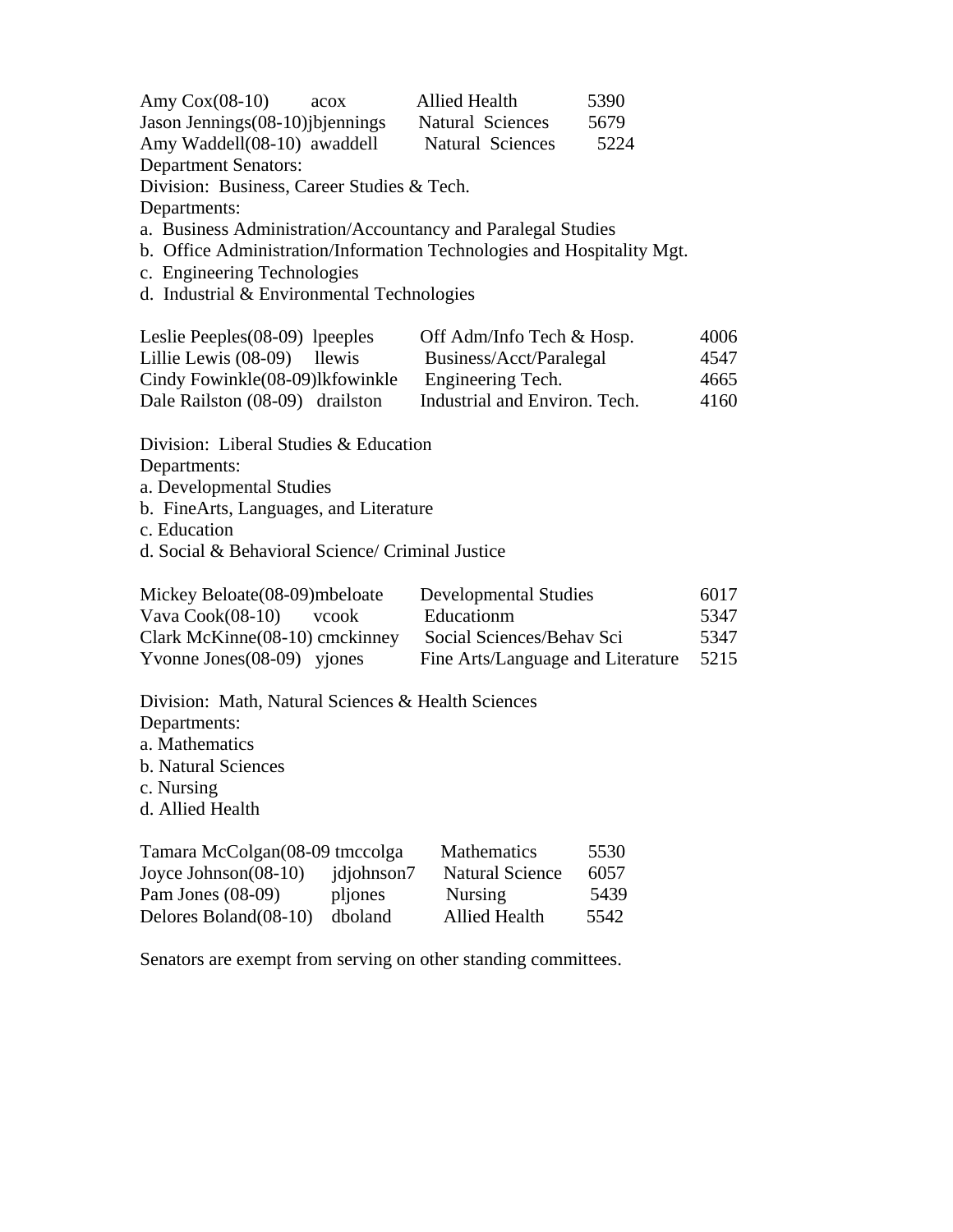# **2009-2010 Senate**

**President: Steve Haley [shaley@southwest.tn.edu](mailto:shaley@southwest.tn.edu) 5635** 

## **Division Senators**

| Division Senators of Liberal Studies and Education - Five Seats. |             |                                            |                                                                                 |      |
|------------------------------------------------------------------|-------------|--------------------------------------------|---------------------------------------------------------------------------------|------|
|                                                                  |             |                                            | Developmental Studies, Education, Fine Arts/Language and Literature, Social and |      |
|                                                                  |             | <b>Behavioral Science/Criminal Justice</b> |                                                                                 |      |
| <b>Senator</b>                                                   | <b>Term</b> | email                                      | <b>Department</b>                                                               | Ext. |
| <b>Ron Gephardt</b>                                              | $(09-11)$   | rgephart                                   | <b>Fine Arts, Languages</b>                                                     | 5159 |
| <b>Jody Couch</b>                                                | $(09-11)$   | jcouch                                     | <b>Developmental Studies</b>                                                    | 6485 |
| <b>Michael Scott</b>                                             | $(09-11)$   | mscott                                     | <b>Fine Arts, Languages</b>                                                     | 5155 |
| Marjorie Dernaika                                                | $(08-10)$   | mderernaika                                | <b>Developmental Studies</b>                                                    | 5580 |
| Darcy Sims-Green                                                 | $(08-10)$   | dsgree                                     | Soc Behav. /Crim. Just.                                                         | 4278 |

| Division Senators of Business, Career Studies and Technology - Five Seats.<br>Office Adm./Information Tech/Hospitality Mgmt, Accountancy/Business Adm. and<br>Paralegal Studies, Graphic Arts/Industrial and Environ. Technology, Engineering |           |            |                                |      |  |
|-----------------------------------------------------------------------------------------------------------------------------------------------------------------------------------------------------------------------------------------------|-----------|------------|--------------------------------|------|--|
|                                                                                                                                                                                                                                               |           | Technology |                                |      |  |
| <b>Term</b><br>Ext.<br>email<br><b>Department</b><br><b>Senator</b>                                                                                                                                                                           |           |            |                                |      |  |
| <b>Joan McGrory</b>                                                                                                                                                                                                                           | $(09-11)$ | jmcgrory   | <b>Business/Acct/Paralegal</b> | 4485 |  |
| Michelle Gietz                                                                                                                                                                                                                                | $(08-10)$ | mgietz     | Business/Acct/Paralegal        | 4668 |  |
| Lee Smart                                                                                                                                                                                                                                     | $(08-10)$ | lsmart     | Business/Acct/Paralegal        | 5076 |  |
| <b>Arnitria Taylor</b>                                                                                                                                                                                                                        | $(09-11)$ | ahawkins   | <b>Office Administration</b>   | 4735 |  |
| Sinde Abadie                                                                                                                                                                                                                                  | $(08-10)$ | csabadie   | Business/Acct/Paralegal        | 4409 |  |

| Division Senators of Math, Natural Sciences, & Health Sciences - Four Seats. |           |                                                       |                         |      |  |
|------------------------------------------------------------------------------|-----------|-------------------------------------------------------|-------------------------|------|--|
|                                                                              |           | Nursing, Mathematics, Natural Sciences, Allied Health |                         |      |  |
| Ext.<br><b>Department</b><br>email<br><b>Senator</b><br><b>Term</b>          |           |                                                       |                         |      |  |
| <b>Bill Turner</b>                                                           | $(09-11)$ | wturner                                               | <b>Mathematics</b>      | 6023 |  |
| Amy Cox                                                                      | $(08-10)$ | acox                                                  | <b>Allied Health</b>    | 5390 |  |
| <b>Jason Jennings</b>                                                        | $(08-10)$ | jbjennings                                            | <b>Natural Sciences</b> | 5679 |  |
| Amy Waddell                                                                  | $(08-10)$ | awaddell                                              | <b>Natural Sciences</b> | 5224 |  |

# **Department Senators:**

## **Division: Business, Career Studies & Technology**

### **Departments:**

- Business Administration/Accountancy and Paralegal Studies
- Office Administration/Information Technologies and Hospitality Mgmt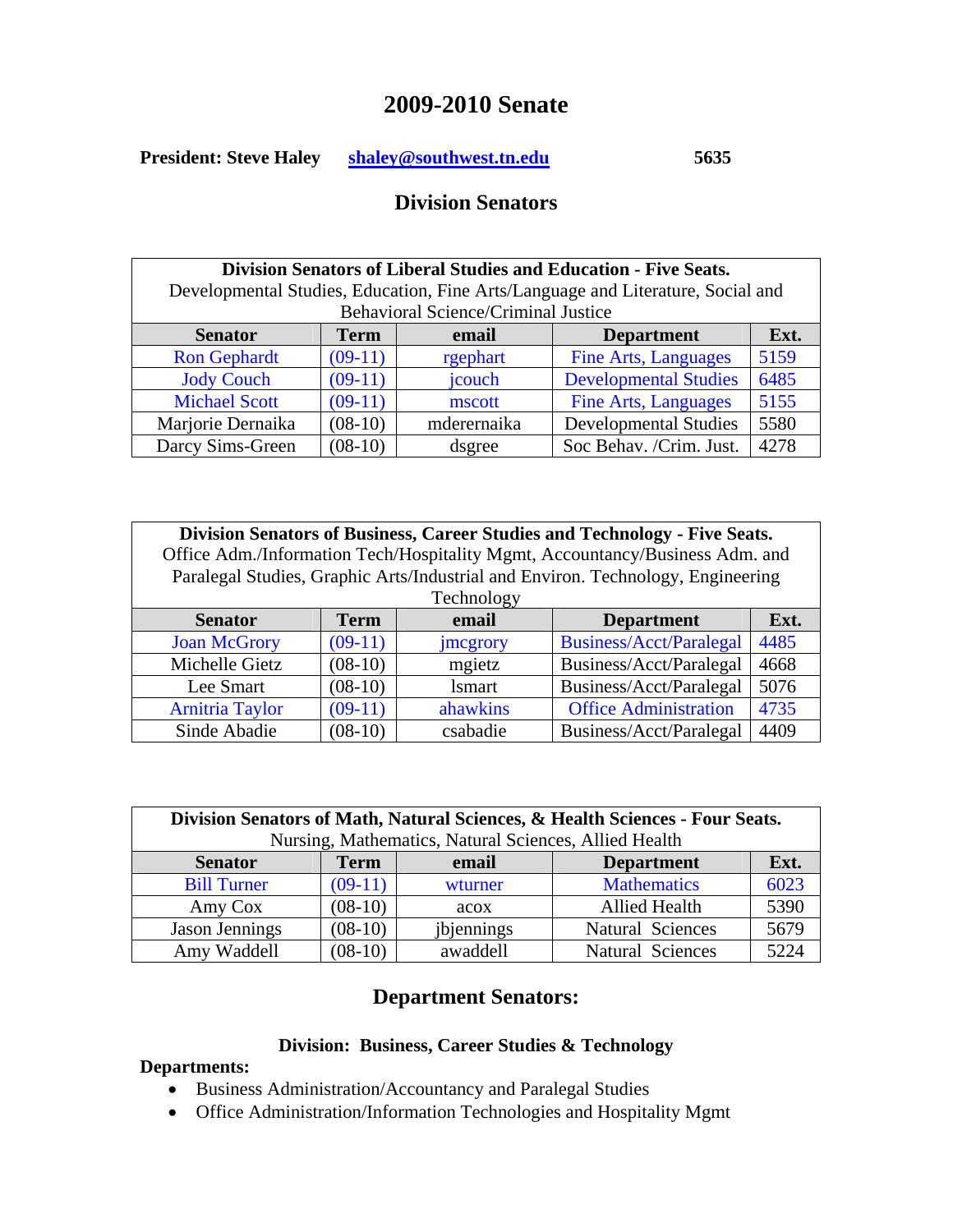- Engineering Technologies
- Industrial & Environmental Technologies

| <b>Senator</b>           | <b>Term</b> | email       | <b>Department</b>               | Ext. |
|--------------------------|-------------|-------------|---------------------------------|------|
| <b>Leslie Peeples</b>    | $(09-11)$   | lpeeples    | Off Adm/InfoTech/Hosp           | 4006 |
| <b>Mahnaz Ghaffarian</b> | $(09-11)$   | mghaffarian | Business/Acct/Paralegal         | 4130 |
| <b>Stephen Williams</b>  | $(09-11)$   | sfwilliams  | <b>Engineering Tech.</b>        | 4989 |
| <b>Dale Railston</b>     | $(09-11)$   | drailston   | <b>Industrial/Environ. Tech</b> | 4160 |

### **Division: Liberal Studies & Education**

#### **Departments**:

- Developmental Studies
- FineArts, Languages, and Literature
- Education
- Social & Behavioral Science/ Criminal Justice

| <b>Senator</b>         | <b>Term</b> | email      | <b>Department</b>            | Ext. |
|------------------------|-------------|------------|------------------------------|------|
| <b>William Weppner</b> | $(09-11)$   | wweppner   | <b>Developmental Studies</b> | 5524 |
| Vava Cook              | $(08-10)$   | vcook      | Education                    | 5347 |
| <b>Clark McKinney</b>  | $(08-10)$   | cmckinney  | Soc Behav. /Crim. Just.      | 5347 |
| <b>John Prichard</b>   | $(09-11)$   | jpritchard | Fine Arts/Language/Lit       | 5645 |

## **Division: Math, Natural Sciences & Health Sciences**

#### **Departments:**

- Mathematics
- Natural Sciences
- Nursing
- Allied Health

| <b>Senator</b>     | Term      | email      | <b>Department</b>      | Ext. |
|--------------------|-----------|------------|------------------------|------|
| <b>Jason Whitt</b> | $(09-11)$ | iwhitt     | <b>Mathematics</b>     | 5245 |
| Joyce Johnson      | $(08-10)$ | jdjohnson7 | <b>Natural Science</b> | 6057 |
| <b>Pam Jones</b>   | $(09-11)$ | Pljones7   | <b>Nursing</b>         | 5439 |
| Delores Boland     | $(08-10)$ | dboland    | Allied Health          | 5542 |